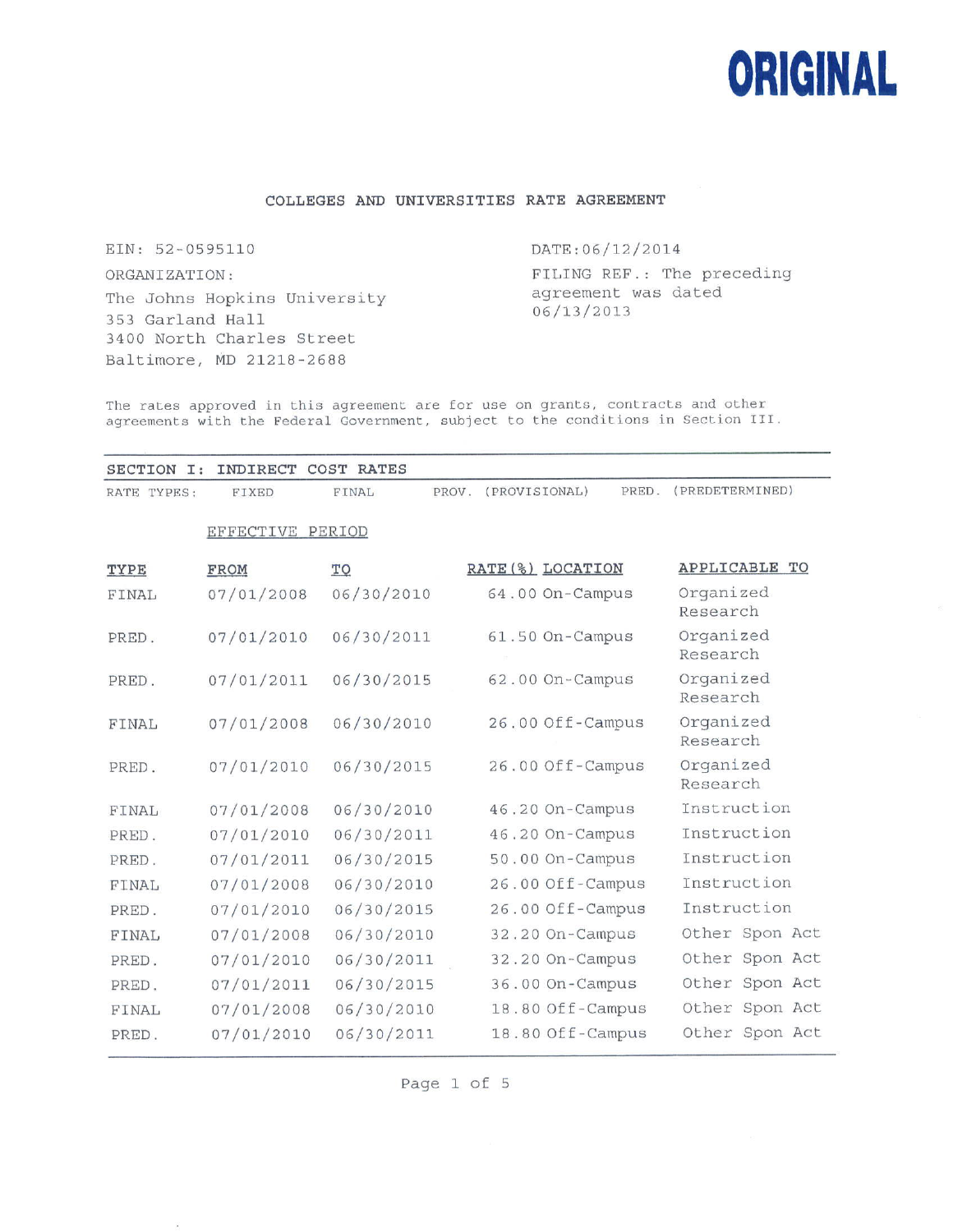ORGANIZATION: The Johns Hopkins University AGREEMENT DATE: 6/12/2014

| TYPE  | FROM       | ТQ               | RATE (%) LOCATION  | APPLICABLE TO                                                                                     |
|-------|------------|------------------|--------------------|---------------------------------------------------------------------------------------------------|
| PRED. | 07/01/2011 | 06/30/2015       | $21.00$ Off-Campus | Other Spon Act                                                                                    |
| PROV. | 07/01/2015 | Until<br>Amended |                    | Use same rates<br>and conditions<br>as those cited<br>for fiscal year<br>ending June 30,<br>2015. |

# \*BASE

Modified total direct costs, consisting of all salaries and wages, fringe benefits, materials, supplies, services, travel and subgrants and subcontracts up to the first \$25,000 of each subgrant or subcontract (regardless of the period covered by the subgrant or subcontract). Modified total direct costs shall exclude equipment, capital expenditures, charges for patient care, student tuition remission, rental costs of off-site facilities, scholarships, and fellowships as well as the portion of each subgrant and subcontract in excess of \$25, 000.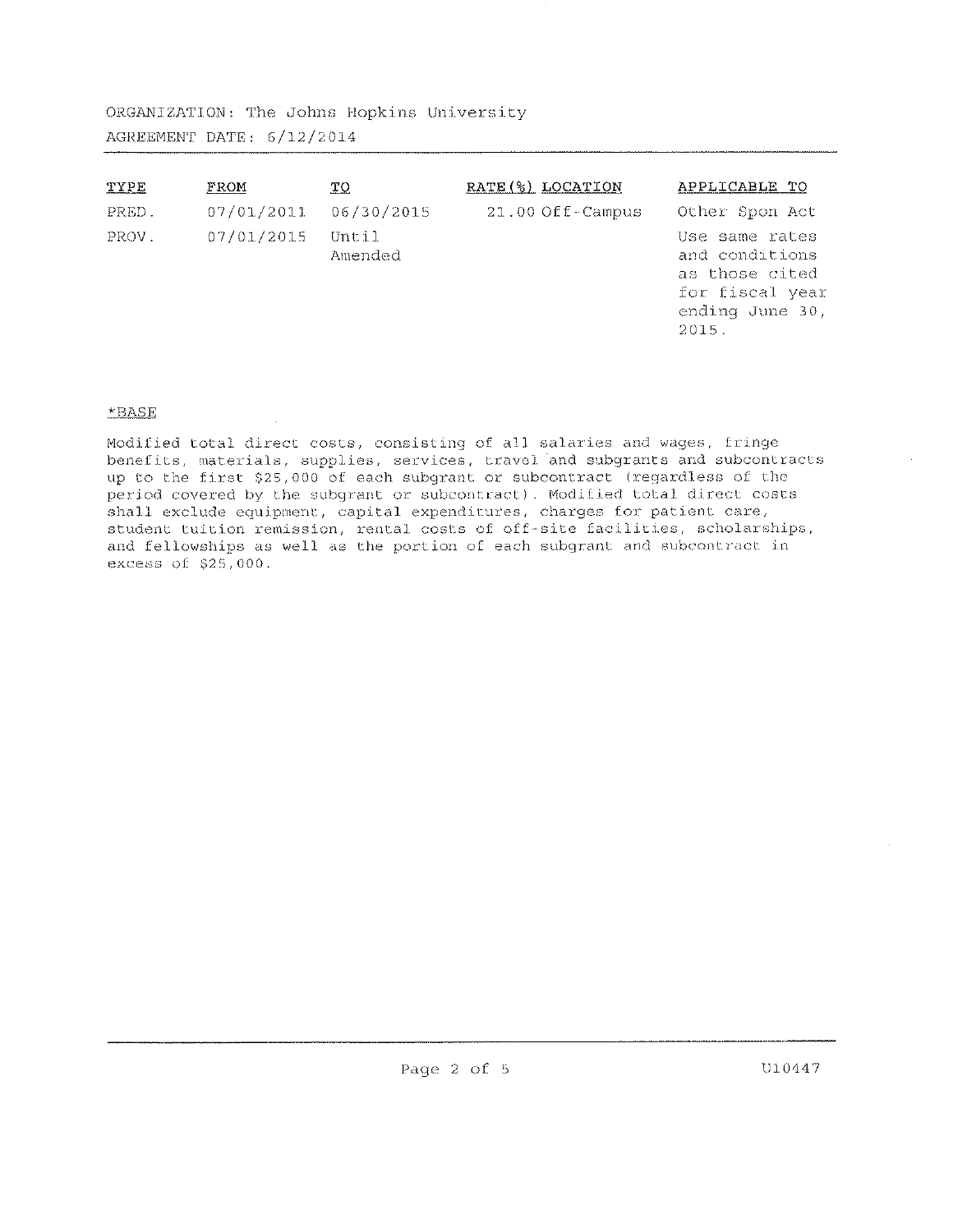| SECTION      | T:       | FRINGE BENEFIT RATES** |                   |                                                                                                   |
|--------------|----------|------------------------|-------------------|---------------------------------------------------------------------------------------------------|
| TYPE         | FROM     | TO                     | RATE (%) LOCATION | APPLICABLE TO                                                                                     |
| FIXED        | 7/1/2014 | 6/30/2015              | 34.50 All         | Faculty/Staff<br>Employees                                                                        |
| FIXED        | 7/1/2014 | 6/30/2015              | 8.00 All          | $Temp.$ , $Ltd.$ ,<br>Casual                                                                      |
| FIXED        | 7/1/2014 | 6/30/2015              | 8.00 All          | Medical<br>Intern/Residen<br>t                                                                    |
| <b>FIXED</b> | 7/1/2014 | 6/30/2015              | 19.30 All         | Post Doctoral                                                                                     |
| <b>FIXED</b> | 7/1/2014 | 6/30/2015              | $11.00$ All       | Post Doctoral<br>Stipend                                                                          |
| PROV.        | 1/1/2015 | 6/30/2017              |                   | Use same rates<br>and conditions<br>as those cited<br>for fiscal<br>year ending<br>June 30, 2015. |

\*\* DESCRIPTION OF FRINGE BENEFITS RATE BASE: Salaries and wages excluding vacation pay.

 $\mathcal{L}_{\mathrm{eff}}$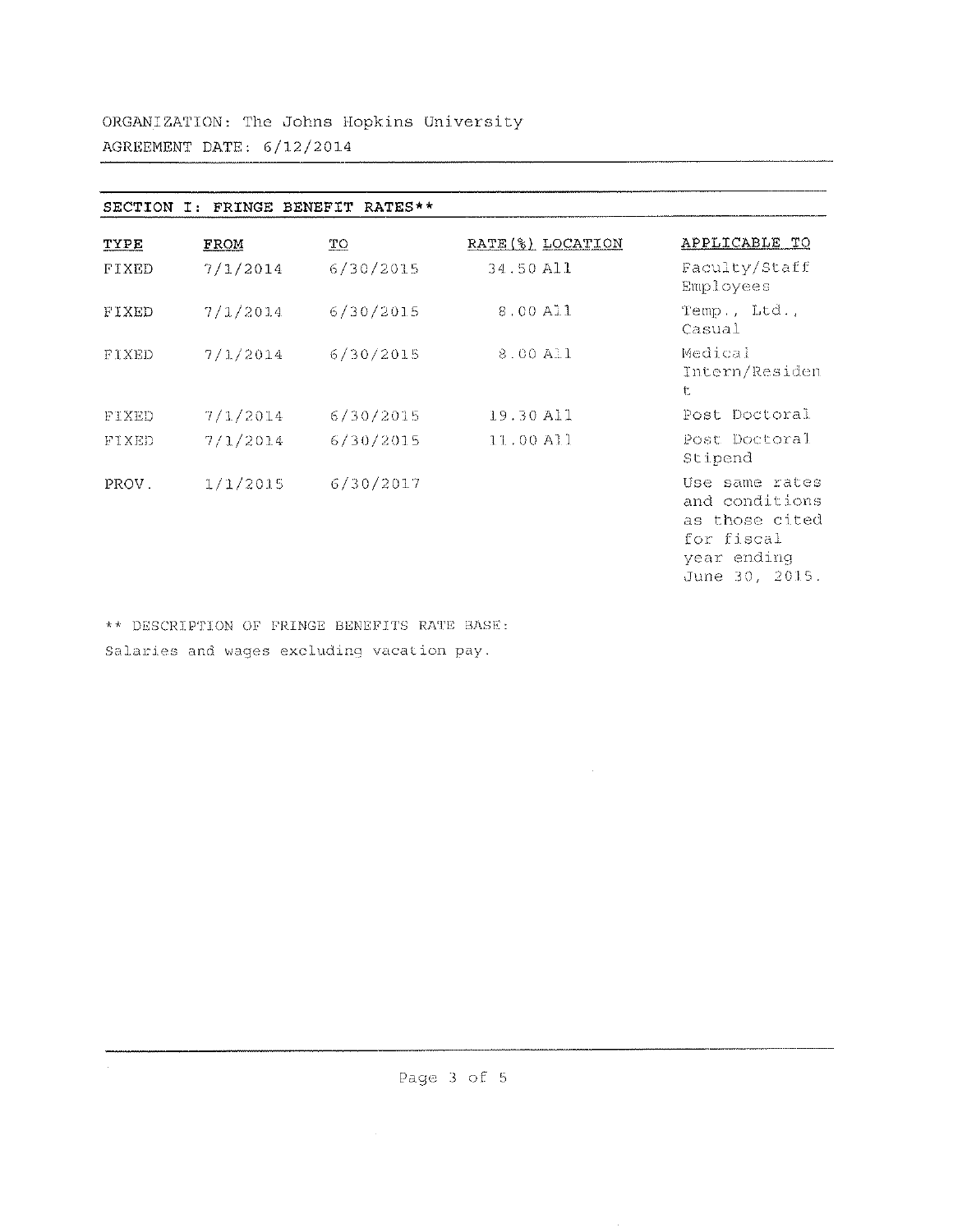## SECTION II: SPECIAL REMARKS

TREATMENT OF FRINGE BENEFITS:

The fringe benefits are charged using the rate(s) listed in the Fringe Benefits Section of this Agreement. The fringe benefits included in the rate(s) are listed below.

OFF-CAMPUS DEFINITION: For all activities performed in facilities not owned by the institution and to which rent is directly allocated to the project(s), the off-campus rate will apply. Actual costs will be apportioned between oncampus and off-campus components. Each portion will bear the appropriate rate.

# TREATMENT OF PAID ABSENCES:

Holiday, sick leave pay and other paid absences except for vacation pay are included in salaries and wages and are claimed on grants, contracts and other agreements as part of the normal cost of salaries and wages. Separate claims for the costs of these paid absences are not made.

Fringe benefits include: FICA, Unemployment & Workers' Compensation, Retirement, Health/Life/Dental/Disability Insurance, Tuition Remission, TIAA/CREF, Staff Development, Benefits Administration, Special Programs, Accrued Vacation and Continuing Professional Education.

The Off-Campus indirect cost rate is not applicable to the direct costs of GCRC nursing and dietary personnel. The direct costs associated with these nursing and dietary personnel are considered patient care costs and the related indirect costs are reimbursed through the JOHNS HOPKINS HOSPITAL'S patient care Rate Agreement.

The rate agreement does not cover the Applied Physical LAB (APL) of the JOHNS HOPKINS UNIVERSITY. Rates for APL are established separately.

Equipment means an article of nonexpendable tangible personal property having a useful life of more than one year, and an acquisition cost of \$5,000 or more per unit.

NOTE: This agreement updated the fringe benefit rates section only.